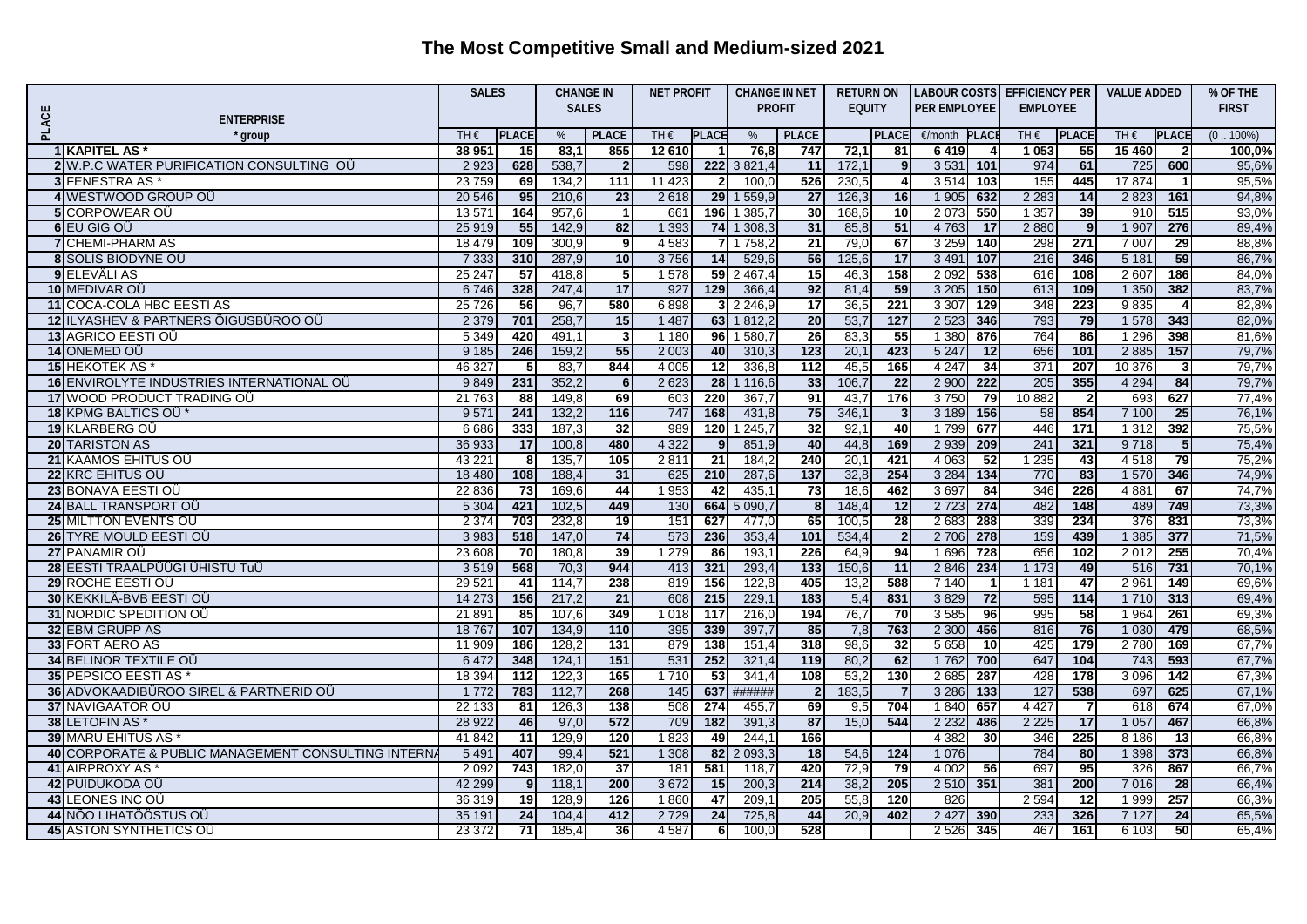|       |                                           |         | <b>SALES</b>    |              | <b>CHANGE IN</b> |         | <b>NET PROFIT</b> |               | <b>CHANGE IN NET</b> | <b>RETURN ON</b> |                 | <b>LABOUR COSTS EFFICIENCY PER</b> |                  |                 |                  | <b>VALUE ADDED</b> |                 | % OF THE     |
|-------|-------------------------------------------|---------|-----------------|--------------|------------------|---------|-------------------|---------------|----------------------|------------------|-----------------|------------------------------------|------------------|-----------------|------------------|--------------------|-----------------|--------------|
|       |                                           |         |                 | <b>SALES</b> |                  |         |                   | <b>PROFIT</b> |                      | <b>EQUITY</b>    |                 | <b>PER EMPLOYEE</b>                |                  | <b>EMPLOYEE</b> |                  |                    |                 | <b>FIRST</b> |
| PLACE | <b>ENTERPRISE</b><br><sup>'</sup> group   | TH€     | <b>PLACE</b>    | %            | <b>PLACE</b>     | TH€     | <b>PLACE</b>      | %             | <b>PLACE</b>         |                  | <b>PLACE</b>    | €/month                            | <b>PLAC</b>      | TH $\epsilon$   | <b>PLACE</b>     | TH€                | <b>PLACE</b>    | $(0.100\%)$  |
|       | 46 SIGMASYSTEMS OU                        | 3 7 1 5 | 546             | 258,5        | 16               | 116     | 688               | 212,9         | 200                  | 57,0             | 117             | 1 6 5 1                            | 754              | 1857            | 23               | 156                | 984             | 65,4%        |
|       | 47 SRC GROUP AS                           | 21 531  | 89              | 168,1        | 48               | 4 7 4 3 | -5                | 100,0         | 527                  |                  |                 | 3 2 6 4                            | 139              | 439             | 174              | 6 6 63             | 33              | 65,1%        |
|       | 48 LOTUS TIMBER OU                        | 21 850  | 87              | 119,5        | 188              | 1 4 0 9 | 70                | 867,6         | 39                   | 20,4             | 415             | 2 4 7 3                            | 373              | 397             | 193              | 3 0 4 1            | 146             | 64,7%        |
|       | 49 BELFOREST TRADE OU                     | 2 0 9 9 | 740             | 271,7        | 11               | 293     | 438               | 222,7         | 188                  | 64,5             | 95              | 2 1 0 9                            | 533              | 525             | 132              | 394                | 822             | 64,5%        |
|       | 50 FROGEST OU                             | 4 1 9 8 | 501             | 202,6        | 26               | 224     | 521               | 143,7         | 335                  | 74,9             | 73              | 2 0 7 9                            | 541              | 600             | $\overline{112}$ | 399                | 819             | 64,0%        |
|       | 51 EMBACH EHITUS OÜ                       | 31 4 25 | 35              | 136,8        | 103              | 826     | 154               | 141,6         | 340                  | 26,6             | 316             | 3457                               | 111              | 766             | 85               | 2 5 2 6            | 199             | 64,0%        |
|       | <b>52 KARU TRADE OÜ</b>                   | 4 2 2 9 | 497             | 349,1        | $\overline{7}$   | 421     | 316               | 143,9         | 333                  | 81,1             | 60              | 1 0 8 4                            |                  | 846             | 72               | 486                | 752             | 63,9%        |
|       | 53 ELLEX RAIDLA ADVOKAADIBÜROO OÜ         | 11 735  | 190             | 103,7        | 426              | 5 2 4 1 | 4                 | 115,4         | 437                  | 89,8             | 43              | 4 2 9 2                            | 31               | 186             | 381              | 8 4 8 6            | 11              | 63,7%        |
|       | <b>54 LUXEN OU</b>                        | 2 2 8 0 | 717             | 343,5        | 8                | 99      | 715               | 100,0         | 577                  | 187,9            | 6               | 911                                |                  | 380             | 202              | 165                | 980             | 63,1%        |
|       | 55 DIAMOND SKY OÜ                         | 4 7 0 9 | 462             | 216,0        | 22               | 386     | 351               | 100,0         | 547                  | 177,4            | 8               | 1792                               | 683              | 314             | 259              | 708                | 615             | 62,8%        |
|       | 56 RGR METALL OU                          | 35 403  | $\overline{23}$ | 89,4         | 735              | 901     | 134               | ######        | $\overline{1}$       | 5,2              | 839             | 1 7 9 4                            | 679              | 521             | 135              | 2 3 6 5            | 215             | 62,6%        |
|       | 57 MRPEASY OU                             | 1 5 9 2 | 805             | 157,4        | 56               | 691     | 186               | 232,3         | 175                  | 116,2            | $\overline{21}$ | 4 8 6 9                            | 13               | 159             | 438              | 1 2 7 6            | 405             | 62,5%        |
|       | <b>58 FFC LOGISTICS OU</b>                | 3 3 9 6 | 576             | 109,9        | 312              | 105     | 697               | 308,1         | $125$                | 81,0             | 61              | 1 1 0 8                            |                  | 679             | 97               | 171                | 978             | 61,8%        |
|       | <b>59 ORIENT KONTORIKAUBAD AS</b>         | 2 4 2 8 | 688             | 113,1        | 259              | 138     | 648               | 409,8         | 83                   | 86,0             | 50              | 3 0 8 9                            | 174              | 303             | 266              | 435                | 786             | 61,8%        |
|       | 60 VISEVEN EUROPE OÜ                      | 9 2 0 6 | 245             | 165,6        | 50               | 1 4 5 1 | 67                | 100,0         | 531                  | 50,2             | $141$           | 2 4 2 5                            | 392              | 1841            | 24               | 1 5 9 7            | 337             | 61,7%        |
|       | 61 PDL LOGISTIC OU                        | 11 275  | 200             | 143,6        | 79               | 516     | 262               | 226,9         | 185                  | 26,9             | 314             | 2 3 7 0                            | 423              | 663             | 99               | 1 0 0 0            | 489             | 61,3%        |
|       | 62 MEST FOOD OU                           | 28 858  | 47              | 97,5         | 562              | 690     | $\frac{1}{188}$   | 119,1         | 418                  | 34,4             | 239             | 4 8 1 7                            | 15               | 4 8 1 0         | 6                | 1 0 3 7            | 475             | 61,2%        |
|       | 63 WELDPIPEMETALL OU                      | 3 3 8 0 | 579             | 204,4        | 25               | 870     | 142               | 230,4         | 180                  | 128,5            | 14              | 2740                               | 271              | 72              | 775              | 2 4 1 5            | 212             | 61,0%        |
|       | 64 ARCO TRANSPORT AS *                    | 22 263  | 80              | 99,6         | 513              | 608     | 216               | 365,4         | 93                   | 24,6             | 338             | 2 3 6 6                            | 427              | 474             | 153              | 1 9 4 2            | 265             | 60,9%        |
|       | 65 ADVOKAADIBÜROO COBALT OÜ               | 11 633  | 193             | 100,8        | 481              | 4 2 8 1 | $\overline{10}$   | 106,0         | 491                  | 85,6             | $\overline{52}$ | 4 7 5 3                            | 19               | 169             | 422              | 8 2 17             | 12              | 60,8%        |
|       | 66 GREEN IT OU                            | 12 9 94 | 173             | 100,2        | 497              | 1 3 6 6 | 77                | 106,4         | 484                  | 37,6             | 212             | 4 6 4 3                            | 23               | 866             | 70               | 2 2 0 2            | 230             | 60,5%        |
|       | 67 ADVOKAADIBÜROO TGS BALTIC AS           | 4 9 2 9 | 448             | 103,9        | 420              | 1 6 2 4 | $\overline{57}$   | 259,9         | 154                  | 140,4            | $\overline{13}$ | 3829                               | $\overline{71}$  | 103             | 623              | 3829               | 100             | 60,4%        |
|       | 68 HUSQVARNA EESTI OÜ                     | 15 281  | 144             | 107,4        | 354              | 521     | 258               | 101,9         | 511                  | 55,5             | $121$           | 4 5 5 4                            | 24               | 1 6 9 8         | 28               | 1 0 1 3            | 483             | 60,4%        |
|       | 69 INTERCHEMIE WERKEN DE ADELAAR EESTI AS | 35 0 74 | 25              | 135,3        | 107              | 4 1 1 2 | 11                | 214,1         | 197                  | 21,1             | 400             | 1761                               | 701              | 251             | 309              | 7 0 7 1            | $\overline{26}$ | 60,3%        |
|       | <b>70 DIAWAY OÜ</b>                       | 5749    | 386             | 141,3        | 86               | 324     | 403               | 109,4         | 462                  | 45,8             | 163             | 4 2 3 7                            | 35               | 2874            | 10               | 426                | 793             | 60,2%        |
|       | <b>71 KAT METAL ESTONIA OÜ</b>            | 12 636  | 177             | 163,7        | 53               | 913     | 131               | 124,2         | 400                  | 48,5             | 148             | 1914                               | 627              | 1 1 4 9         | $\overline{51}$  | 1 1 6 6            | 438             | 60,2%        |
|       | 72 TAPA MILL OÜ                           | 17 541  | 123             | 111,7        | 283              | 1878    | 46                | 341,2         | 109                  | 35,5             | 228             | 2 1 4 6                            | 515              | 351             | $\overline{222}$ | 3 1 6 5            | 138             | 60,1%        |
|       | 73 BALTI LOGISTIKA AS                     | 17 719  | 121             | 133,9        | $\overline{112}$ | 808     | 160               | 211,7         | 203                  | 33,5             | 245             | 3 0 6 4                            | 180              | 506             | 141              | 2 0 9 5            | 242             | 60,1%        |
|       | 74 T-PUHTAX OÜ                            | 2 1 5 8 | 733             | 186,6        | 34               | 356     | 371               | 474,1         | 68                   | 61,7             | $105$           | 1 6 3 0                            | 768              | 196             | 368              | 571                | 700             | 59,9%        |
|       | 75 LUISA TÖLKEBÜROO OÜ                    | 2 8 0 1 | 644             | 112,7        | 267              | 634     | 207               | 344,2         | 106                  | 1044,4           | $\overline{1}$  | 1 5 1 3                            | 819              | 36              | 966              | 2 0 31             | 252             | 59,8%        |
|       | 76 ICEFIRE OU                             | 8 0 5 3 | 284             | 107,7        | 344              | 871     | 140               | 551,6         | 55                   | 36,8             | 220             | 4 6 9 7                            | 20               | 81              | 729              | 6 507              | 37              | 59,8%        |
|       | 77 NORDIUM OÜ                             | 2 2 8 3 | 716             | 111.9        | 278              | 50      | 835               | 614,7         | $\overline{52}$      | 21,3             | 398             | 3141                               | 163              | 457             | 165              | 238                | 929             | 59,6%        |
|       | <b>78 TATOLI AS</b>                       | 32 245  | 32              | 123,9        | 154              | 1 3 9 5 | 73                | 124,3         | 399                  | 14,5             | 558             | 2 5 4 0                            | 341              | 632             | 105              | 2 9 4 9            | 152             | 59,2%        |
|       | <b>79 NORDIC GROUP OU</b>                 | 2834    | 638             | 148,1        | $\overline{72}$  | 513     | 267               | 084,8         | 34                   | 45,8             | 162             | 2 3 6 2                            | 428              | 258             | 305              | 825                | 548             | 58,7%        |
|       | <b>80 SK ID SOLUTIONS AS</b>              | 10788   | 211             | 124,3        | 149              | 905     | 133               | 419,1         | 80                   | 15,6             | 529             | 3871                               | 63               | 177             | 404              | 3738               | 104             | 58,6%        |
|       | 81 LOO ELEKTER AS                         | 5 6 2 4 | 396             | 98,0         | 551              | 576     | 233               | 391,9         | 86                   | 11,4             | 649             | 2 9 3 7                            | $\overline{212}$ | 469             | 156              | 999                | 490             | 58,6%        |
|       | 82 NEO ELEMENTUM OÙ                       | 14 45 6 | 154             | 155,2        | 62               | 848     | 148               | 90,9          | 685                  | 63,3             | 100             | 1 7 3 0                            | 716              | 2 8 9 1         | 8                | 952                | 501             | 58,4%        |
|       | 83 HÖHLE OÜ                               | 6 0 7 5 | 367             | 148,3        | 71               | 1 1 4 3 | 98                | 236,9         | 172                  | 67,1             | 89              | 2 9 2 6                            | 215              | 304             | 265              | 1846               | 287             | 58,0%        |
|       | 84 MINDTITAN OU                           | 1 1 3 2 | 884             | 142,5        | 84               | 167     | 598               | 6 598,4       | $5 \overline{5}$     | 77,9             | 68              | 3672                               | 85               | 67              | 806              | 916                | 512             | 57,7%        |
|       | 85 SANTA MARIA AS                         | 35 886  | 20              | 96,7         | 579              | 4 3 9 5 | 8                 | 94,4          | 669                  | 23,1             | 363             | 2 6 0 3                            | 315              | 374             | 205              | 7 3 9 4            | 18              | 57,3%        |
|       | 86 ORDI OÜ                                | 9781    | 234             | 115,1        | 230              | 313     | 424               | 3 3 1 7 4     | 12                   | 23,9             | 348             | 2 2 2 5                            | 491              | 376             | 204              | 1 0 0 7            | 486             | 57,2%        |
|       | 87 REVAL AUTO ESINDUSED OU                | 40 148  | -14             | 95,9         | 601              | 494     | 282               | 230,5         | 179                  | 16,3             | 511             | 2852                               | 229              | 472             | 155              | 3 4 0 3            | 118             | 57,1%        |
|       | 88 PHILIP MORRIS EESTI OÜ                 | 16 211  | 133             | 105,8        | 385              | 323     | 406               | 64,7          | 807                  | 50,6             | 138             | 4 4 6 0                            | 27               | 1 1 5 8         | 50               | 1 0 7 2            | 459             | 57,0%        |
|       | <b>89 AKZO NOBEL BALTICS AS</b>           | 40 821  | 13              | 103,5        | 429              | 2 4 5 0 | 31                | 181,8         | 246                  | 17,7             | 477             | 2773                               | 256              | 319             | 253              | 6710               | 32              | 56,8%        |
|       | 90 RAIT AS                                | 47 282  | 3 <sub>l</sub>  | 111,1        | 289              | 2 3 3 2 | 32                | 151,9         | 315                  | 17.6             | 481             | 2630                               | 306              | 326             | 246              | 6 9 0 8            | 30 <sub>1</sub> | 56,8%        |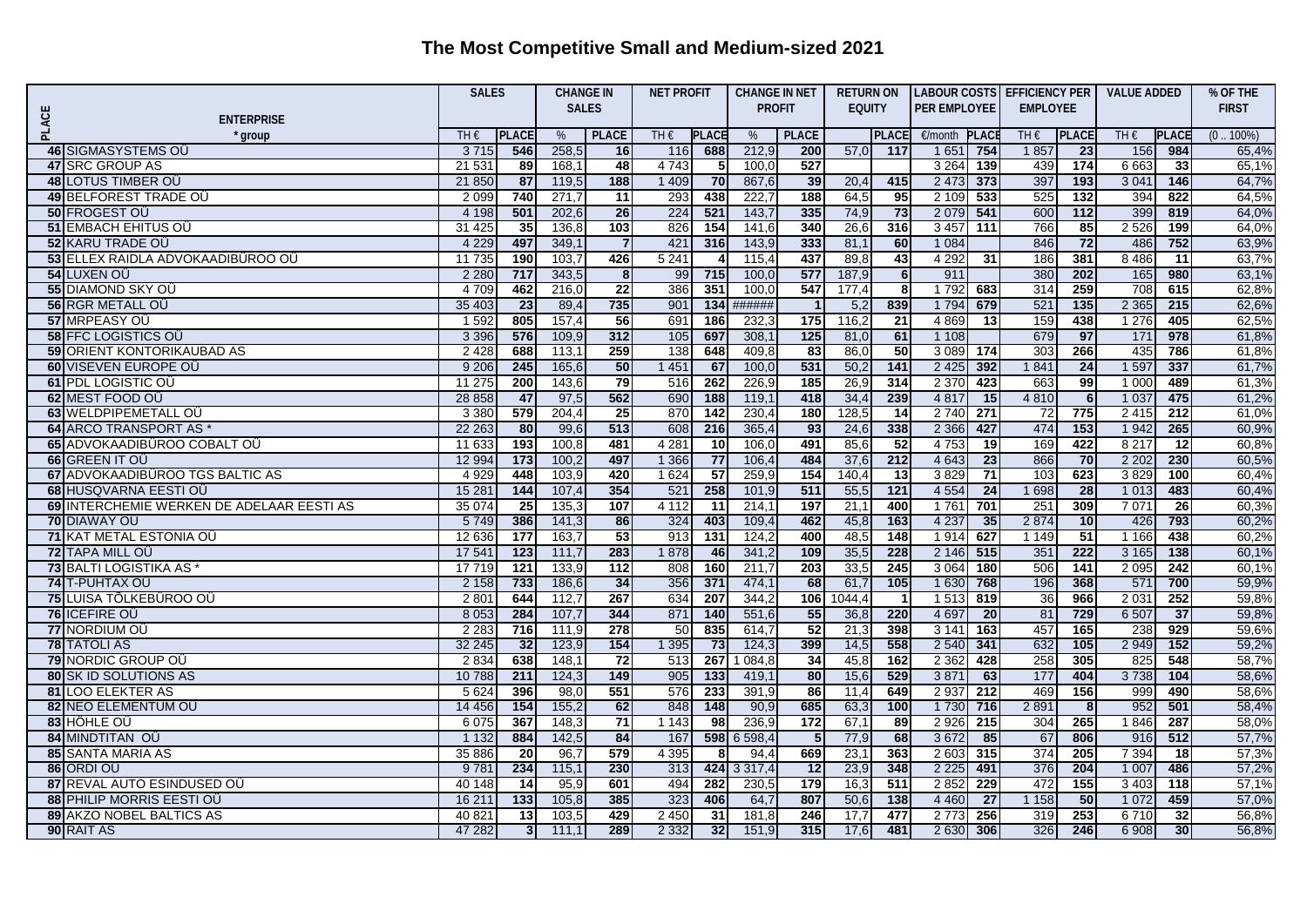|                                                            | <b>SALES</b>     |                       | <b>CHANGE IN</b> |                 | <b>NET PROFIT</b> |                        | <b>CHANGE IN NET</b> |                 | <b>RETURN ON</b> |                 |                     |                  | LABOUR COSTS EFFICIENCY PER |                         | <b>VALUE ADDED</b> | % OF THE     |                |
|------------------------------------------------------------|------------------|-----------------------|------------------|-----------------|-------------------|------------------------|----------------------|-----------------|------------------|-----------------|---------------------|------------------|-----------------------------|-------------------------|--------------------|--------------|----------------|
| PLACE<br><b>ENTERPRISE</b>                                 |                  |                       |                  | <b>SALES</b>    |                   |                        |                      | <b>PROFIT</b>   |                  | <b>EQUITY</b>   | <b>PER EMPLOYEE</b> |                  | <b>EMPLOYEE</b>             |                         |                    |              | <b>FIRST</b>   |
| * aroup                                                    | TH€              | <b>PLACE</b>          | %                | <b>PLACE</b>    | $TH \in$          | <b>PLACE</b>           | %                    | <b>PLACE</b>    |                  | <b>PLACE</b>    | €/month             | PLACI            | TH€                         | <b>PLACE</b>            | $TH \in$           | <b>PLACE</b> | $(0.100\%)$    |
| 91 SECURITY SOFTWARE OU                                    | 4 0 5 1          | 511                   | 169,0            | 46              | 271               | 463                    | 313,6                | 122             | 92,6             | 39              | 2077                | 543              | 150                         | 458                     | 944                | 504          | 56,6%          |
| 92 TORI TIMBER OU                                          | 32 760           | 29                    | 99.9             | 505             | 1 9 4 9           | 43                     | 91,3                 | 683             | 30,8             | 270             | 2 1 2 1             | 525              | 993                         | 59                      | 2789               | 165          | 56.6%          |
| 93 WELLMAX BALTIC OU                                       | 4 9 4 9          | 447                   | 164,2            | 52              | 285               | 444                    | 279,6                | 143             | 44,0             | 174             | 1 0 4 2             |                  | 450                         | 169                     | 423                | 800          | 56,5%          |
| 94 FERROLINE GRUPP OU                                      | 22 342           | 78                    | 106,2            | 377             | 1 0 4 9           | $\overline{112}$       | 147,7                | 326             | 38,3             | 204             | 2 4 7 7             | 370              | 588                         | 116                     | 2 1 7 8            | 232          | 56,5%          |
| 95 NATURAL AS                                              | 14 8 66          | 148                   | 138,3            | 98              | 183               | 578                    | 441,4                | 72              | 13,9             | 574             | 1923                | 624              | 316                         | 255                     | 1 2 6 7            | 407          | 56,4%          |
| 96 FINNLOG OU                                              | 3819             | 533                   | 115,6            | 224             | 288               | 443                    | 267,4                | 149             | 62,2             | 103             | 3752                | 77               | 347                         | 224                     | 784                | 570          | 56,2%          |
| 97 AIRWAVE OU                                              | 18 439           | $\overline{110}$      | 101,3            | 470             | 1 640             | 56                     | 83,8                 | 718             | 19,1             | 448             | 3 6 6 1             | 88               | 878                         | 66                      | 2 5 6 2            | 191          | 56,2%          |
| 98 METAL EXPRESS OU*                                       | 10 401           | 220                   | 105,6            | 388             | 583               | 229                    | 115,8                | 432             | 28,3             | 294             | 4 109               | 46               | 867                         | 69                      | 1 1 7 5            | 433          | 56,1%          |
| 99 DPD EESTI AS                                            | 28 5 62          | 49                    | 115,9            | 221             | 3 2 0 1           | 16                     | 197,7                | 216             | 37,3             | 213             | 2 3 7 3             | 420              | 197                         | 366                     | 7 3 3 0            | 20           | 56,0%          |
| 100 HNK ANALÜÜSITEHNIKA OÜ                                 | 2 1 6 5          | 732                   | 140,5            | 90              | 375               | 362                    | 210,3                | 204             | 98,4             | 33              | 1 4 4 5             | 847              | 433                         | 175                     | 461                | 771          | 56,0%          |
| 101 NASON DAVIS EESTI OÜ                                   | 13 763           | 159                   | 91,2             | 701             | 200               | 556                    | 207,2                | 206             | 9,1              | 723             | 3865                | 64               | 1 9 6 6                     | $\overline{20}$         | 524                | 725          | 55,9%          |
| 102 AD CONSULT OU                                          | 2 6 3 4          | 657                   | 139,9            | 93              | 182               | 580                    | 177.8                | 254             | 61,7             | 104             | 899                 |                  | 1 3 1 7                     | 40                      | 204                | 961          | 55,8%          |
| 103 ARRAS CONSTRUCTION FURNITURE OU                        | 7 2 2 2          | 314                   | 141,1            | 87              | 608               | 214                    | 663,9                | $\overline{24}$ | 29,4             | 285             | 2 5 5 5             | 334              | 185                         | 385                     | 1 8 0 4            | 296          | 55,8%          |
| <b>104 AL MARE AUTO OÜ</b>                                 | 30 235           | 38                    | 86,4             | 799             | 631               | 208                    | 124,6                | 396             | 11,9             | 632             | 3 9 6 6             | 58               | 1 7 7 9                     | 26                      | 1 4 4 1            | 368          | 55,7%          |
| 105 ELPA I.E. OÜ                                           | 27595            | 50                    | 97,6             | 558             | 436               | 308                    | 213,8                | 198             | 7,6              | 766             | 2 4 7 1             | 375              | 13798                       | $\overline{1}$          | 495                | 746          | 55,6%          |
| 106 IDEAL OU                                               | 6479             | 346                   | 91,1             | 706             | 315               | 422                    | 984,4                | 36              | 34,8             | 236             | 2 5 7 4             | 324              | 360                         | 216                     | 871                | 528          | 55,5%          |
| 107 MARKIT EESTI AS                                        | 15817            | 138                   | 94,7             | 627             | 1 2 8 7           | 85                     | 113,4                | 446             | 10,2             | 686             | 4 0 9 5             | 48               | 2 2 6 0                     | 16                      | 1 631              | 327          | 55,5%          |
| 108 ADVOKAADIBÜROO EVERSHEDS SUTHERLAND OTS&CO OÜ          | 3847             | 529                   | 116,2            | 219             | 1 3 6 3           | 78                     | 241,7                | 167             | 118,0            | $\overline{20}$ | 3 2 6 4             | 138              | 117                         | 568                     | 2656               | 182          | 55,5%          |
| 109 WHIRLPOOL EESTI OÜ                                     | 6 7 9 3          | 326                   | 117.7            | 203             |                   | 994                    | 75,5                 | 753             | 0,1              | 988             | 6 190               | -51              | 2 2 6 4                     | 15                      | 225                | 940          | 55,4%          |
| 110 NAVY BLUE OU                                           | 16 335           | 132                   | 78,0             | 913             | 340               | 383                    | 117,6                | 424             | 106,0            | $\overline{23}$ | 1 9 5 8             | 612              | 5 4 4 5                     | $\overline{\mathbf{5}}$ | 411                | 811          | 55,4%          |
| <b>111 BALTIC WORKBOATS AS</b>                             | 36 739           | $\overline{18}$       | 147,2            | $\overline{73}$ | 2 5 3 3           | 30                     | 100,0                | 530             | 21,5             | 391             | 2850                | 230              | 234                         | 325                     | 7 9 0 3            | 14           | 55,3%          |
| 112 LOOV ORGANIC OU                                        | 3 1 0 8          | 612                   | 137,6            | 101             | 264               | 471                    | 165,2                | 279             | 118,0            | 19              | 2518                | 349              | 345                         | 227                     | 536                | 719          | 55,3%          |
| <b>113 PURATOS ESTONIA OÜ</b>                              | 7 0 1 0          | 321                   | 143,5            | $\overline{80}$ | 223               | 524                    | 92,4                 | 677             | 38,3             | 203             | 3 0 4 7             | 186              | 876                         | 68                      | 515                | 732          | 55,3%          |
| <b>114 TIKKURILA AS</b>                                    | 26 069           | 54                    | 106,9            | 371             | 1 3 9 5           | 72                     | 189,3                | 233             | 35,4             | 230             | 3 4 7 9             | 108              | 314                         | 258                     | 4861               | 68           | 55,2%          |
| <b>115 SINGLETON GROUP OU</b>                              | 1 3 5 4          | 849                   | 187,0            | 33              | 145               | 634                    | 215,8                | 196             | 87,0             | 49              | 4 0 4 7             | 53               | 85                          | 707                     | 922                | 511          | 55,2%          |
| 116 PUUMERKKI AS                                           | 16 869           | 130                   | 99,8             | 510             | 168               | 594                    | 361,3                | 96              | 4,0              | 876             | 2 2 0 0             | 500              | 469                         | 157                     | 1 1 1 9            | 448          | 55,2%          |
| 117 BÜFA COMPOSITES BALTIC OU                              | 7846             | 291                   | 108,4            | 332             | 384               | 354                    | 98,1                 | 647             | 22,8             | 370             | 4 6 6 2             | 22               | 1569                        | 32                      | 664                | 642          | 55,1%          |
| <b>118 DHL LOGISTICS ESTONIA OU</b>                        | 47 074           |                       | 110,8            | 294             | 1 7 3 5           | 52                     | 116,9                | 427             | 21,6             | 389             | 2 5 0 7             | 354              | 409                         | 188                     | 5 1 9 5            | 58           | 55,1%          |
| <b>119 ATV TRANSPORDI AS</b>                               | 3712             | 547                   | 87,3             | 788             | 93                | 730                    | 474,6                | 66              | 9,7              | 698             | 2727                | 273              | 464                         | 162                     | 355                | 845          | 55,0%          |
| 120 GT TARKVARA OÜ                                         | 12 24 6          | 180                   | 107,6            | 350             | 421               | 317                    | 107,2                | 481             | 33,3             | 249             | 3712                | 82               | 1 3 6 1                     | 38                      | 822                | 551          | 54,9%          |
| 121 LEKTAR EESTI OÜ                                        | 5482             | 410                   | 119,4            | 192             | 310               | 427                    | 195,1                | 221             | 26,0             | 324             | 3 3 7 4             | $\overline{122}$ | 548                         | 125                     | $\overline{715}$   | 610          | 54,9%          |
| <b>122 TARTU RAUD OÜ</b>                                   | 718              | 950                   | 186,2            | 35              | 95                | 726                    | 299,6                | 129             | 76,2             | $\overline{71}$ | 3 0 6 9             | 179              | 72                          | 773                     | 463                | 769          | 54,7%          |
| 123 SENDSMAILY OU                                          | 887              | 922                   | 122,8            | 162             | 202               | 552                    | 411,3                | 82              | 100,2            | 29              | 2 5 3 8             | 342              | 68                          | 799                     | 598                | 687          | 54,6%          |
| 124 EHITUSFIRMA RAND JA TUULBERG AS                        | 48 764           |                       | 82,3             | 869             | 2 0 6 5           | 38                     | 123,3                | 402             | 12,7             | 606             | 2 5 8 1             | 319              | 460                         | 164                     | 5 3 4 8            | 57           | 54,4%          |
| <b>125 LABELPRINT OU</b>                                   | 11 038           | 205                   | 115,9            | 222             | 1 0 8 7           | 106                    | 522,0                | 57              | 30,2             | 275             | 2 4 2 4             | 393              | 153                         | 451                     | 3 1 8 1            | 136          | 54,3%          |
| 126 ADDINOL LUBE OIL OU                                    | 13 530           | 165                   | 96,4             | 590             | 538               | 251                    | 125,8                | 393             | 5,4              | 829             | 4 7 8 2             | 16               | 588                         | 115                     | 1858               | 284          | 54,3%          |
| 127 TIMBERELEMENT OU                                       | 1442             | 831                   | 137,9            | 100             | 151               | 626                    | 763,5                | 43              | 102,7            | $\overline{27}$ | 1 6 4 3             | 757              | 76                          | 759                     | 526                | 724          | 54,2%          |
| 128 HANSA MEDICAL OU                                       | 7 3 1 2          | 312                   | 135,1            | 109             | 292               | 441                    | 109,0                | 463             | 22,6             | 375             | 5702                | 9                | 406                         | 189                     | 1 5 2 3            | 356          | 54,0%          |
| 129 ANTALIS AS                                             | 26 34 6          | 52                    | 96,1             | 600             | 1120              | 99                     | 162,3                | 281             | 7,0              | 778             | 3635                | 92               | 479                         | 150                     | 3519               | 113          | 54,0%          |
| 130 MOBIRE EESTI AS                                        | 14 8 9 9         | 146                   | 107,9            | 339             | 1 0 6 6           | 110                    | 119,4                | 415             | 21,8             | 387             | 2 6 9 9             | 281              | 931                         | 63                      | 1 5 8 4            | 339          | 53,9%          |
| <b>131 INGMAR CHEMICALS AS</b>                             | 20 069           | 99                    | 100,2            | 496             | 1 1 5 8           | 97                     | 87,2                 | 702             | 28,7             | 291             | 3 0 8 0             | 177              | 6 6 9 0                     | $\overline{4}$          | 1 2 6 9            | 406          | 53,9%          |
| 132 AMEERIKA AUTOTEENINDUSE OÜ                             | 11 897<br>48 660 | 187<br>$\overline{2}$ | 111,8<br>113.0   | 281<br>261      | 479<br>1843       | 286<br>48              | 160,7                | 285<br>328      | 25,7             | 328<br>635      | 2 3 6 6             | 426<br>412       | 661<br>324                  | 100<br>248              | 991<br>6 1 4 1     | 494<br>47    | 53,9%<br>53.8% |
| <b>133 SALUTAGUSE PÄRMITEHAS AS</b><br>134 <b>ÜLE OÜ</b> * | 33 576           | 28                    | 107,3            | 359             |                   |                        | 146,5<br>202,9       | 210             | 11,8<br>12,5     | 611             | 2 3 8 8             | 262              | 266                         | 300                     | 6 3 2 3            | 40           |                |
|                                                            | 3 0 6 4          | 614                   | 132.5            | 114             | 2 1 4 8<br>503    | 36<br>$\overline{277}$ |                      | 480             | 47,3             | 153             | 2761<br>2 5 5 2     | 336              | 613                         | 110                     | 656                | 649          | 53,8%          |
| 135 DZIDRA OÜ                                              |                  |                       |                  |                 |                   |                        | 107,3                |                 |                  |                 |                     |                  |                             |                         |                    |              | 53,7%          |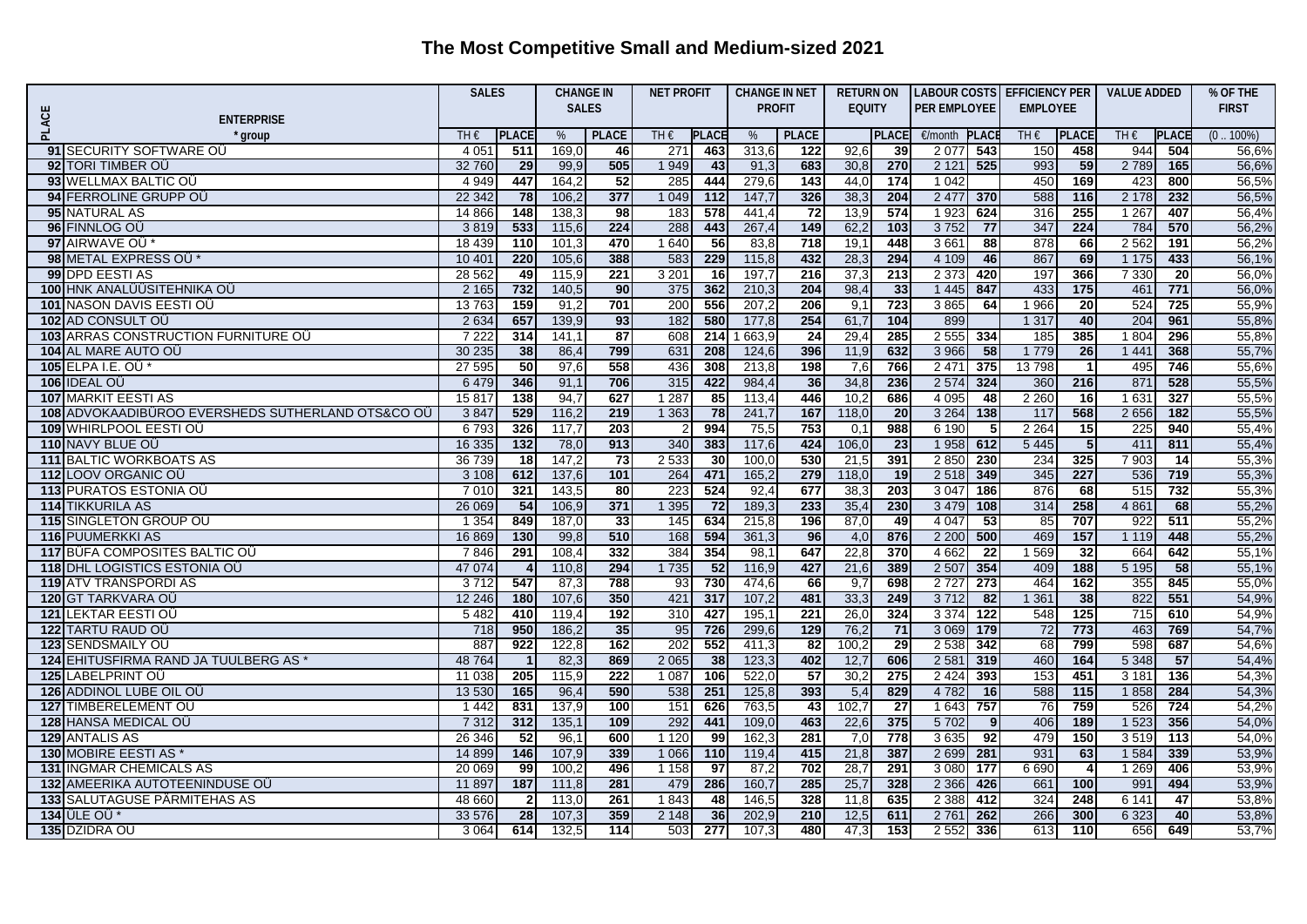|                                                                                                    |                 | <b>SALES</b>    |                | <b>CHANGE IN</b> | <b>NET PROFIT</b> |                  | <b>CHANGE IN NET</b> |                  | <b>RETURN ON</b> |                 |                     |                 | LABOUR COSTS EFFICIENCY PER |                  | <b>VALUE ADDED</b> |                | % OF THE       |
|----------------------------------------------------------------------------------------------------|-----------------|-----------------|----------------|------------------|-------------------|------------------|----------------------|------------------|------------------|-----------------|---------------------|-----------------|-----------------------------|------------------|--------------------|----------------|----------------|
| PLACE<br><b>ENTERPRISE</b>                                                                         |                 |                 | <b>SALES</b>   |                  |                   |                  | <b>PROFIT</b>        |                  | <b>EQUITY</b>    |                 | <b>PER EMPLOYEE</b> |                 | <b>EMPLOYEE</b>             |                  |                    |                | <b>FIRST</b>   |
| * group                                                                                            | TH€             | <b>PLACE</b>    | %              | <b>PLACE</b>     | TH€               | <b>PLACE</b>     | %                    | <b>PLACE</b>     |                  | <b>PLACE</b>    | €/month             | <b>PLACI</b>    | TH€                         | <b>PLACE</b>     | TH $\epsilon$      | <b>PLACE</b>   | $(0.100\%)$    |
| 136 ITELLA ESTONIA OÜ                                                                              | 26 322          | 53              | 123,7          | 157              | 3 9 0 9           | 13               | 171,8                | 263              | 30,0             | 277             | 2 0 2 9             | 578             | 116                         | 575              | 9 4 3 5            | $\overline{7}$ | 53,6%          |
| <b>137 ELEKTRUM EESTI OÜ</b>                                                                       | 41 147          | $\overline{12}$ | 102,2          | 455              | 239               | 505              | 83,0                 | 721              | 25,6             | 329             | 2 7 0 9             | 277             | 1789                        | $\overline{25}$  | 987                | 496            | 53,6%          |
| 138 TEAMSERVICE OU                                                                                 | 1836            | 771             | 166,7          | 49               | 227               | 518              | 100,0                | 562              | 194,5            | 5               | 2 1 2 2             | 523             | 97                          | 657              | 711                | 612            | 53,4%          |
| 139 GRANAROLO BALTICS OU                                                                           | 6467            | 349             | 148,4          | 70               | 557               | $\overline{243}$ | 157,5                | 299              | 40,5             | 189             | 2631                | 305             | 462                         | 163              | 999                | 491            | 53,4%          |
| 140 TRANSOCEAN EESTI OÜ                                                                            | 35 003          | 26              | 89,4           | 736              | 750               | 166              | 45,9                 | 879              | 23,8             | 352             | 3 4 0 7             | 116             | 796                         | 78               | 2 5 4 9            | 196            | 53,3%          |
| <b>141 JAVICAR OÜ</b>                                                                              | 5 0 0 5         | 444             | 105.6          | 389              | 185               | 573              | 1 033,4              | 35               | 8,6              | 741             | 1 3 7 8             | 877             | 455                         | 167              | 367                | 835            | 53,2%          |
| 142 DYNOMAX OÜ                                                                                     | 1 5 9 8         | 801             | 181,2          | 38               | 577               | 232              | 279,7                | $142$            | 84,9             | $-53$           | 1 0 28              |                 | 160                         | 437              | 701                | 620            | 53,1%          |
| <b>143 QUANTUM EESTI AS</b>                                                                        | 7 3 7 3         | 306             | 115,5          | 226              | 817               | $\overline{157}$ | 218,6                | $\overline{192}$ | 24,3             | 344             | 3 4 7 9             | 109             | 410                         | $\overline{187}$ | 1569               | 349            | 53,1%          |
| 144 IV PLUSS AS                                                                                    | 12 358          | 178             | 95,0           | 621              | 479               | 287              | 308,1                | $\overline{124}$ | 23,0             | 365             | 2 5 4 2             | 340             | 412                         | 186              | 1 3 9 4            | 374            | 52,9%          |
| 145 NJORD ADVOKAADIBÜROO OÜ                                                                        | 1 9 0 9         | 766             | 125,2          | 146              | 384               | 353              | 325,1                | $\overline{115}$ | 82,5             | $\overline{58}$ | 3 4 3 0             | 113             | 83                          | $\overline{718}$ | 1 3 3 1            | 387            | 52,9%          |
| <b>146 BESTNET AS *</b>                                                                            | 22 5 65         | 75              | 109,6          | 313              | 2 3 1 4           | 33               | 296,9                | 130              | 15,2             | 537             | 2 2 9 0             | 458             | 156                         | 442              | 6 2 9 8            | 41             | 52,9%          |
| <b>147 HANSA DIESEL OU</b>                                                                         | 2 4 8 6         | 678             | 97,8           | 554              | 129               | 666              | 101,3                | 515              | 89,5             | 44              | 2 2 6 9             | 470             | 829                         | $\overline{73}$  | 211                | 957            | 52,9%          |
| <b>148 ABC MOTORS AS</b>                                                                           | 42 013          | 10              | 91,1           | 704              | 350               | 375              | 75,5                 | 752              | 7,2              | 775             | 3 2 5 7             | 141             | 894                         | 65               | 2 1 8 7            | 231            | 52,8%          |
| <b>149 POLÜMARK OÜ</b>                                                                             | 3 3 3 6         | 583             | 169,0          | 47               | 187               | 570              | 246,1                | 164              | 22,7             | 372             | 2 3 1 1             | 450             | 371                         | 208              | 437                | 785            | 52,8%          |
| <b>150 SILSTEVE AS</b>                                                                             | 17 824          | 119             | 128,7          | 127              | 2 7 7 1           | $\overline{22}$  | 198,5                | 215              | 26,3             | 319             | 2 6 0 5             | 312             | 194                         | 372              | 5 6 4 7            | 52             | 52,8%          |
| 151 A.V.M. LOGISTIC OU                                                                             | 3.87'           | 526             | 100.0          | 502              | 63                | 791              | 151,6                | $\overline{317}$ | 87,2             | 48              | 1 0 5 7             |                 | 968                         | 62               | 114                | 996            | 52,6%          |
| 152 ITHAL NÕUKOJA AS                                                                               | 46 002          |                 | 115,0          | 233              | 2 2 7 3           | 34               | 102,7                | 509              | 29,6             | 282             | 2 5 0 9             | 353             | 210                         | 352              | 8866               | 10             | 52,6%          |
| 153 KÜHNE + NAGEL AS                                                                               | 19 10 2         | 104             | 123,8          | 156              | 125               | 679              | 43,6                 | 892              | 28,5             | 293             | 3417                | 115             | 735                         | 91               | 1 1 9 1            | 426            | 52,5%          |
| <b>154 ANDRESE SOOLALADU OÜ</b>                                                                    | 3 2 8 0         | 588             | 114.7          | 241              | 253               | 483              | 170,5                | 267              | 49,2             | 144             | 1 4 3 9             | 850             | 820                         | 75               | 322                | 872            | 52,3%          |
| <b>155 KÜTTEMAAILM OÜ</b>                                                                          | 5 7 3 2         | 388             | 117,3          | 205              | 398               | 334              | 128,5                | 384              | 14,1             | 567             | 3864                | 65              | 573                         | 120              | 861                | 533            | 52,2%          |
| 156 MERCK SHARP & DOHME OU                                                                         | 2 4 7 7         | 680             | 88,9           | 753              | 185               | 574              | 100,0                | 569              | 126,3            | $\overline{15}$ | 6 1 2 0             | 6 <sup>1</sup>  | 191                         | 374              | 1 1 4 0            | 442            | 52,2%          |
| 157 TELKO ESTONIA OÜ                                                                               | 8 3 4           | 275             | 92,9           | 668              | 641               | 204              | 158,3                | 293              | 17,0             | 491             | 2 9 5 8             | 207             | 695                         | 96               | 1 0 6 7            | 463            | 52,2%          |
| <b>158 ATRIA EESTI AS</b>                                                                          | 46 145          | 6               | 110,3          | 305              | 2 6 2 6           | $\overline{27}$  | 122,8                | 404              | 28,3             | 295             | 2141                | 518             | 185                         | 386              | 9023               | 8              | 52,0%          |
| <b>159 ESVIKA ELEKTER AS</b>                                                                       | 31 234          | 36              | 110,9          | 292              | 1 0 7 3           | 108              | 149,3                | 322              | 10,5             | 674             | 3 1 4 6             | $\frac{1}{162}$ | 390                         | 196              | 4 0 9 3            | 92             | 51,9%          |
| 160 ACTY OU                                                                                        | 385             | 996             | 139,8          | 94               | 54                | 824              | 625,8                | 51               | 103,9            | $\overline{26}$ | 1 4 7 9             | 826             | 30                          | 978              | 284                | 895            | 51,8%          |
| <b>161 CREDITINFO EESTI AS</b>                                                                     | 5 2 9 6         | 422             | 109,3          | 319              | 1204              | 95               | 240,2                | 168              | 74,1             | 76              | 3833                | 70              | 120                         | 557              | 3 2 2 7            | 133            | 51,8%          |
| 162 INDUSTRY62 OÜ                                                                                  | 6 1 4 2         | 364             | 104,7          | 408              | 386               | 349              | 1735,9               | $\overline{22}$  |                  |                 | 4 4 8 0             | 26              | 76                          | 753              | 4741               | 72             | 51,7%          |
| <b>163 DOLD PUIDUTÖÖSTUS OÜ</b>                                                                    | 17 445          | 125             | 106,1          | 380              | 1 4 5 2           | 66               | 518,2                | 59               | 20,1             | 422             | 1 4 6 5             | 830             | 165                         | 430              | 3 3 1 6            | 126            | 51,7%          |
| 164 RUDUS AS                                                                                       | 28 980          | 44              | 90,7           | 714              | 70                | 778              | 100,0                | 586              | 0,4              | 981             | 3720                | 81              | 743                         | 90               | 1811               | 294            | 51,7%          |
| 165 DREAM GROUP OU                                                                                 | 1 0 3 7         | 894             | 125,7          | 143              | 223               | 523              | 1 662,4              | 25               | 64,5             | 96              | 2749                | 267             | 65<br>1 2 2 2               | 821              | 751                | 587            | 51,6%          |
| 166 RUU KIVI OÜ                                                                                    | 6 1 1 0         | 366             | 138,8          | 96               | 321               | 410              | 155,7                | 306              | 21,0             | 401             | 1 3 4 2             | 892             |                             | 45               | 402                | 817            | 51,4%          |
| 167 TALLINN SHIPYARD OÜ                                                                            | 31 563          | 34<br>513       | 89,4           | 737              | 2674              | $\overline{26}$  | 91,2                 | 684              | 76,0             | $\overline{72}$ | 2 5 0 2             | 355             | 205                         | 356              | 7 2 9 9            | 21             | 51,3%          |
| 168 SPLIT LOGISTIC OU                                                                              | 4 0 0 8         | 704             | 102,3          | 453              | 187<br>406        | 569              | 95,7                 | 665              | 80,1             | 63              | 1861                | 650             | 1002                        | 57               | 277<br>1797        | 900            | 51,3%          |
| 169 MARSH KINDLUSTUSMAAKLER AS<br>TOIDU- JA FERMENTATSIOONITEHNOLOOGIA ARENDUSKESK<br>170 <b>l</b> | 2 3 7 3<br>2404 |                 | 103,4<br>139,4 | 432<br>95        | 352               | 325<br>374       | 156,0<br>426,6       | 304<br>78        | 62,5<br>38,5     | 101<br>202      | 6815<br>2 7 0 4     | $\overline{2}$  | 140<br>35                   | 494<br>967       | 2 5 5 9            | 300            | 51,0%          |
| 171 GOLDSTAR EESTI OÜ                                                                              | 1 2 7 9         | 693<br>865      | 174,1          | 42               | 164               | 605              | 721,8                | 46               | 58,3             | 112             | 834                 | 279             | 49                          | 911              | 424                | 193<br>795     | 51,0%<br>50,9% |
| 172 GREENCARRIER FREIGHT SERVICES ESTONIA OU                                                       | 11 954          | 184             | 101,8          | 462              | 231               | 513              | 192,4                | 228              | 16,3             | 508             | 3 0 4 7             | 187             | 520                         | 137              | 1 0 7 2            | 460            | 50.9%          |
| 173 TRANSMARES OU                                                                                  | 2 2 0 4         | 726             | 58,5           | 982              | 226               | 519              | 283,0                | 139              | 65,9             | 92              | 1 4 3 9             | 849             | 551                         | 124              | 295                | 890            | 50,9%          |
| <b>174 HOLMEN METS AS</b>                                                                          | 11 337          | 198             | 93,9           | 646              | 105               | 696              | 96,3                 | 656              | 6,7              | 791             | 4 4 1 7             | 28              | 1890                        | $\overline{21}$  | 423                | 799            | 50,6%          |
| 175 HÜPOTEEKLAEN AS                                                                                | 6 5 22          | 343             | 96,9           | 576              | 1 3 1 1           | 80               | 100,2                | 525              | 11,9             | 633             | 6 109               | $\overline{7}$  | 362                         | 213              | 2 6 3 0            | 185            | 50,6%          |
| 176 BIOLAN BALTIC OÜ                                                                               | 9768            | 235             | 125,5          | 144              | 1 4 3 7           | 69               | 220,6                | 191              | 46,3             | 159             | 2 2 5 5             | 476             | 264                         | 303              | 2 4 3 8            | 210            | 50,5%          |
| 177 BIRGER OU                                                                                      | 20 338          | 97              | 113,1          | 258              | 852               | 147              | 276,1                | 147              | 52,4             | 135             | 2 2 2 7             | 487             | 103                         | 625              | 6 1 4 3            | 46             | 50,5%          |
| 178 ISIS MEDICAL OU                                                                                | 5 3 8 0         | 417             | 107,6          | 352              | 597               | 223              | 174,2                | 259              | 33,7             | 250             | 3752                | 78              | 414                         | 185              | 1 1 8 2            | 431            | 50,5%          |
| 179 SALVEST AS                                                                                     | 18 903          | 105             | 101,8          | 461              | 1 3 9 6           | 71               | 474,3                | 67               | 11,7             | 638             | 1732                | 713             | 106                         | 612              | 5 0 9 5            | 61             | 50,4%          |
| 180 TEKNOS OÜ                                                                                      | 12 941          | 174             | 101,1          | 475              | 908               | 132              | 177,9                | 253              | 20.2             | 418             | 3 2 7 9             | 136             | 431                         | 176              | 2 0 8 8            | 246            | 50,4%          |
|                                                                                                    |                 |                 |                |                  |                   |                  |                      |                  |                  |                 |                     |                 |                             |                  |                    |                |                |